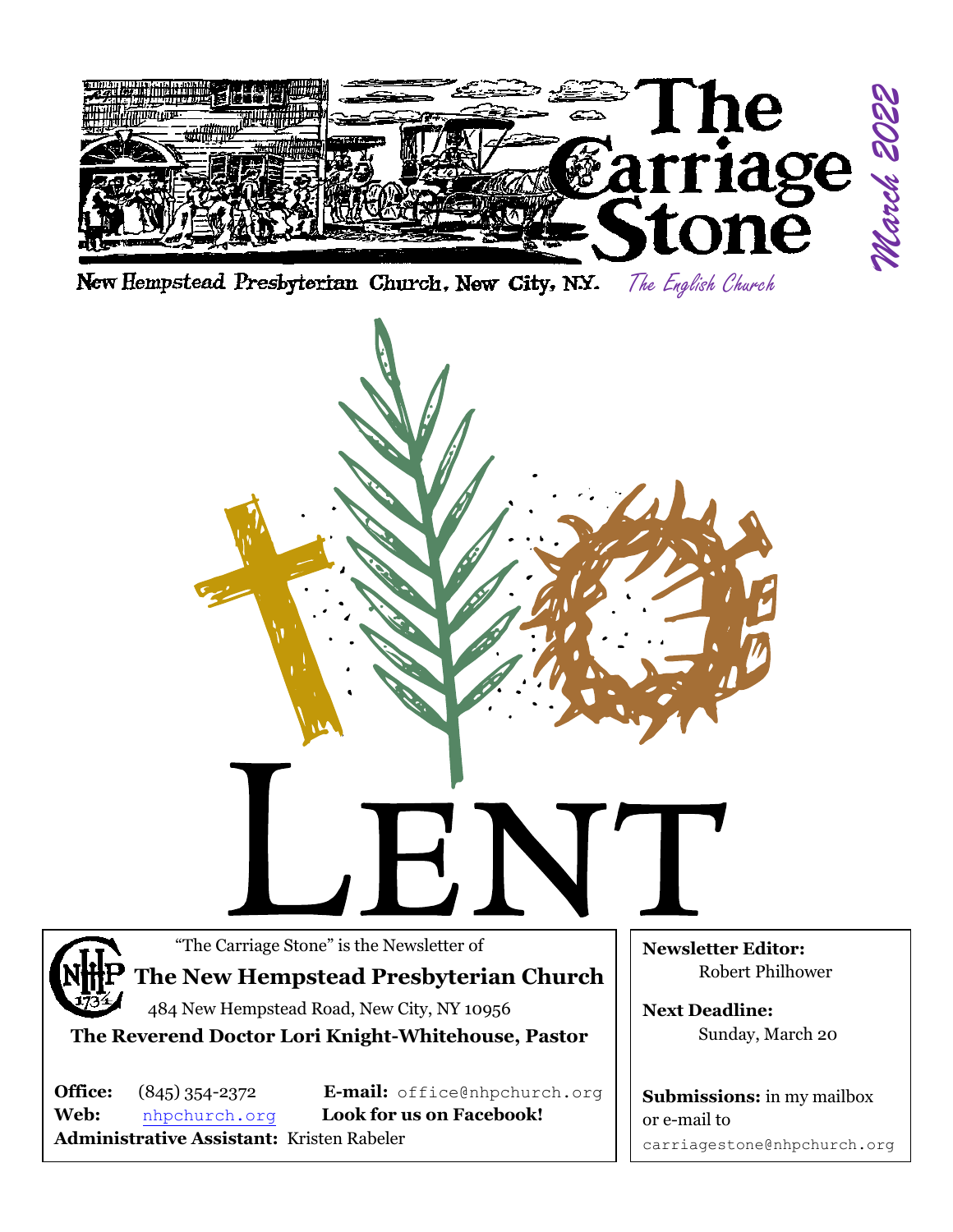

# **Lent 2022 Full to the Brim**

Ash Wednesday is March 2 this year. Lent is almost here. This year, throughout these 6 weeks, we will be journeying through the season looking at the theme "**Full to the Brim: An Expansive Lent.**" Following is the worship schedule.

Ash Wednesday March 2, 2022 8 PM.

The theme is **With All That You Are.** We will observe the imposition of the Ashes. Scriptures are Matthew 6: 1-6; 16-21 and Joel 2: 1-2, 12-17

First Sunday in Lent: **Even in the Desert.** We will celebrate Eucharist. Scriptures: Luke 4: 1-13, Deuteronomy 26: 1-11.

Second Sunday in Lent: **Under God's Wing.**  Scriptures: Luke 13: 31-35, Psalm 27.

Third Sunday in Lent: **You Are Worthy.**  Scriptures: Luke 13: 1-9, Isaiah 55: 1-9.

Fourth Sunday in Lent: **Prodigal Grace.**  Scriptures: Luke 15: 1-3, 11b-32, Joshua 5: 1-12

Fifth Sunday in Lent: **Brazen Acts of Beauty.** We will celebrate Eucharist. Scriptures: John 12: 1-8, Isaiah 43: 16-21.

Palm Sunday: **Even the Stones Cry Out.**  Scriptures: Psalm 118: 1-2, 19-29, Luke 19: 28-40

Maundy Thursday: **Take Off Your Shoes.** We will observe Eucharist. Scripture: John 13: 1-17, 31b-35.

Good Friday: **A Cup of Sorrow.** Scripture: John 19: 1-30.

Easter Sunday: **An Expansive Life.**  We will celebrate Eucharist. Luke 24: 1-12, Exodus 12: 1-14.

Keep a Holy Lent, dear ones.

March 2022 Carriage Stone - 2 - Vol. 34, No. 2